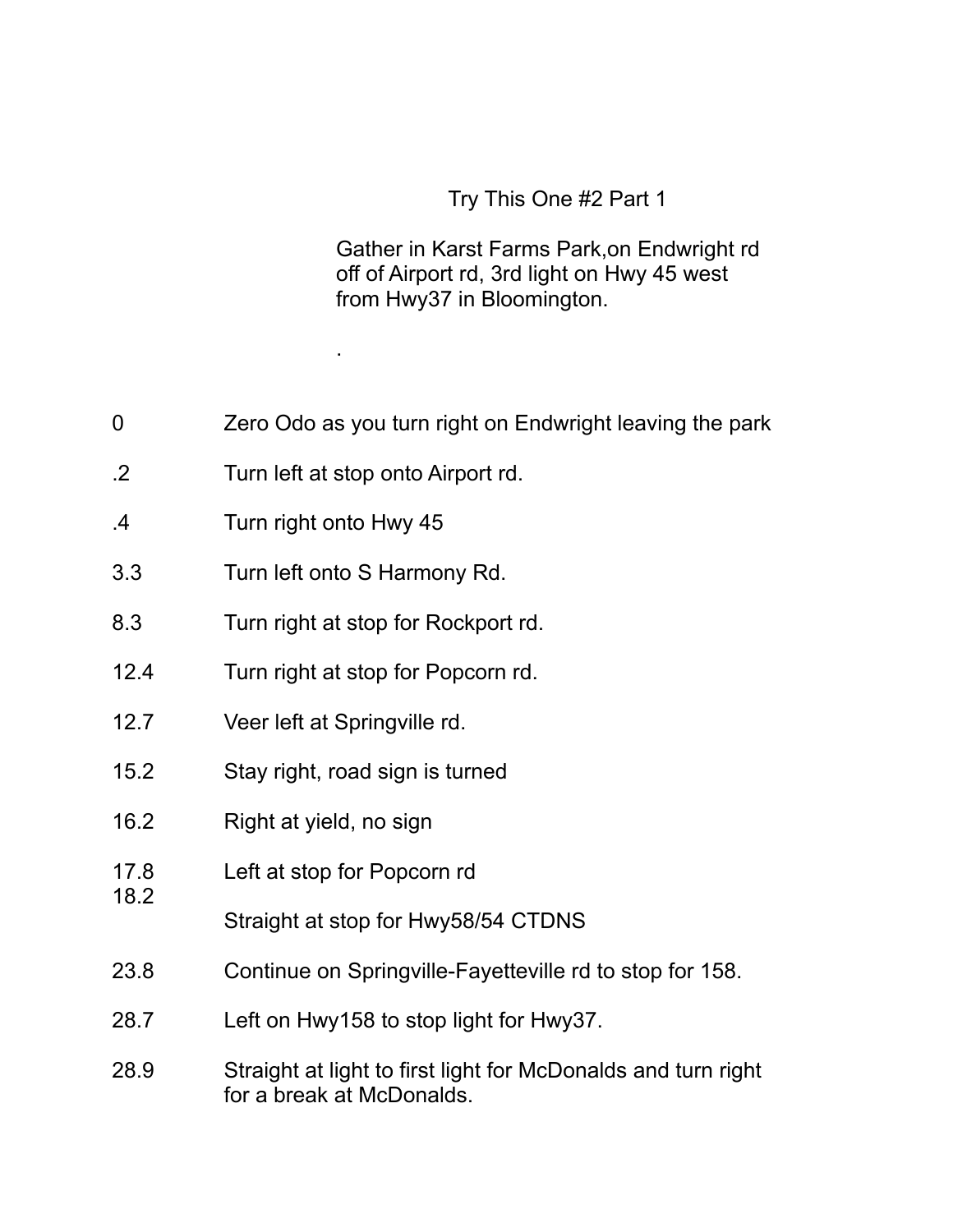## Try This One #2 Part 2

 From the Lowes Pkng. lot behind McDonalds at the corner of US50 and Plaza drive, one block east of hwy37 and hwy50 in Bedford Indiana.

- 0 Zero Odometer at the light for Hwy50 and Plaza drive, left on Hwy50
- .2 Straight at light for Hwy37
- .3 Left onto Hwy450
- 9.2 Welcome to Williams, bio break available at the Dam/ boat ramp.
- 10.2 Left onto Huron and Williams Rd.
- 11.9 Bear right to stay on Huron Rd.
- 15.2 Stay right for Huron Rd.
- 16.7 Left at Stop for Hwy50 CTDNS. Welcome to Huron.
- 18.2 Right onto Beaver Creek Rd.
- 19.0 Right onto Blanton Rd.
- 20.9 Straight at yield
- 21.8 Right on Co Rd. 850N, This road will change names and numbers several times as you follow it from Orange to Martin county. Make no turns from it until you come to a stop for Hwy 150.
- 30.6 Right turn at stop for Hwy150 CTDNS
- 31.9 Left onto Hwy 550, you are going to Loogootee.
- 41.7 Left at the light for Hwy50 in Loogootee
- 42.0 Right at the light for US231 in Loogootee
- 45.4 Left into Pkng. lot for Stoll's Lakeview Restaurant.

Go in and fill up, this is the official end of rally.